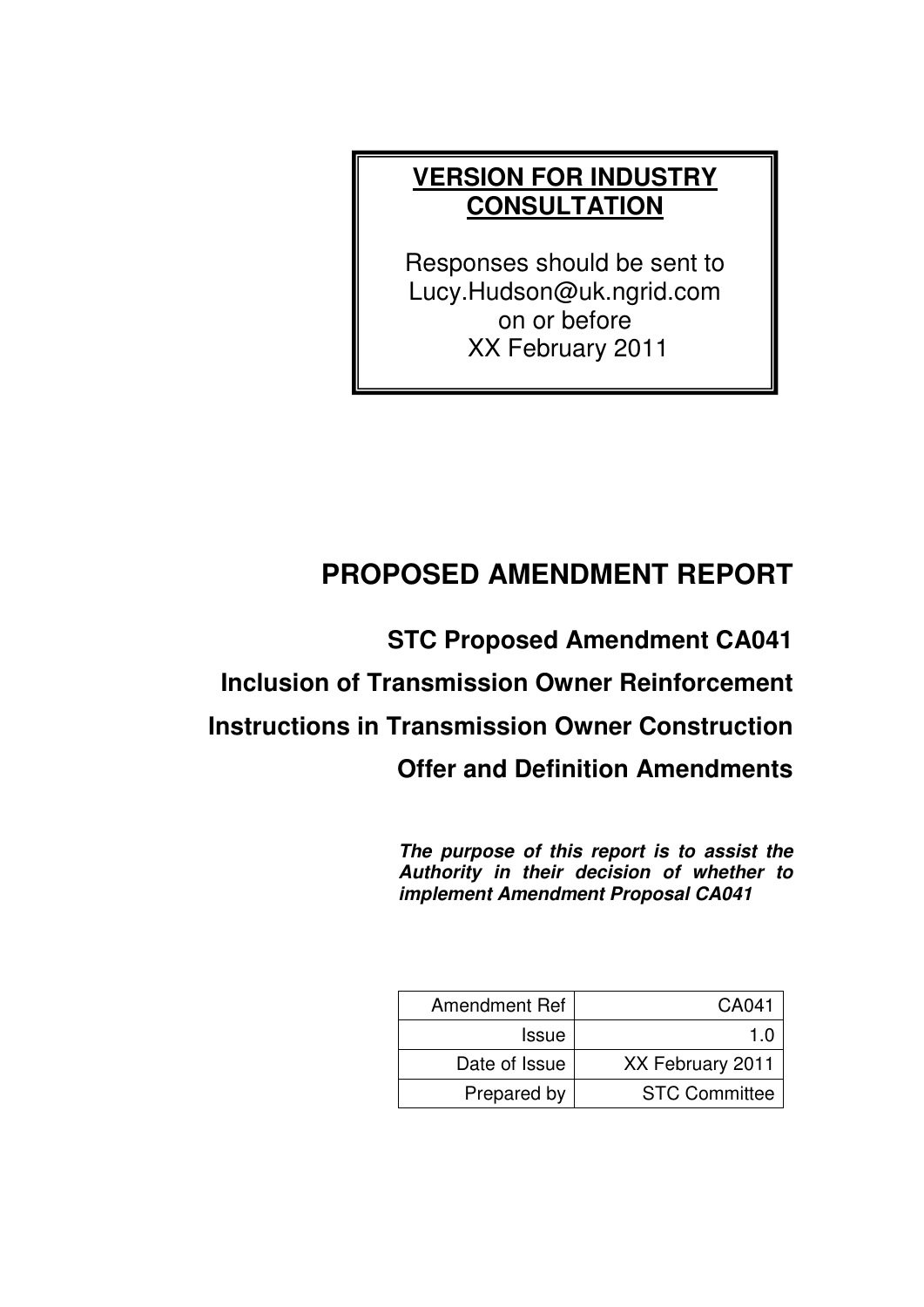### **I DOCUMENT CONTROL**

### **a STC Document Control**

| <b>Version</b> | <b>Date</b> | <b>Author</b>        | <b>Change Reference</b>                                |
|----------------|-------------|----------------------|--------------------------------------------------------|
| 0.1            | 14/12/10    | <b>STC Committee</b> | Draft Proposed Amendment Report for STC<br>Committee   |
| 1.0            | XX/02/11    | <b>STC Committee</b> | Proposed Amendment Report for Industry<br>Consultation |

### **b Document Location**

National Grid Website:

http://www.nationalgrid.com/uk/Electricity/Codes/sotocode/

# **c Distribution**

| <b>Name</b>                                | Organisation |
|--------------------------------------------|--------------|
| The Gas and Electricity Markets Authority  | Ofgem        |
| <b>STC Parties</b>                         | Various      |
| <b>Interested Parties</b>                  | Various      |
| <b>Core Industry Document Owners</b>       | Various      |
| National Grid Industry Information Website |              |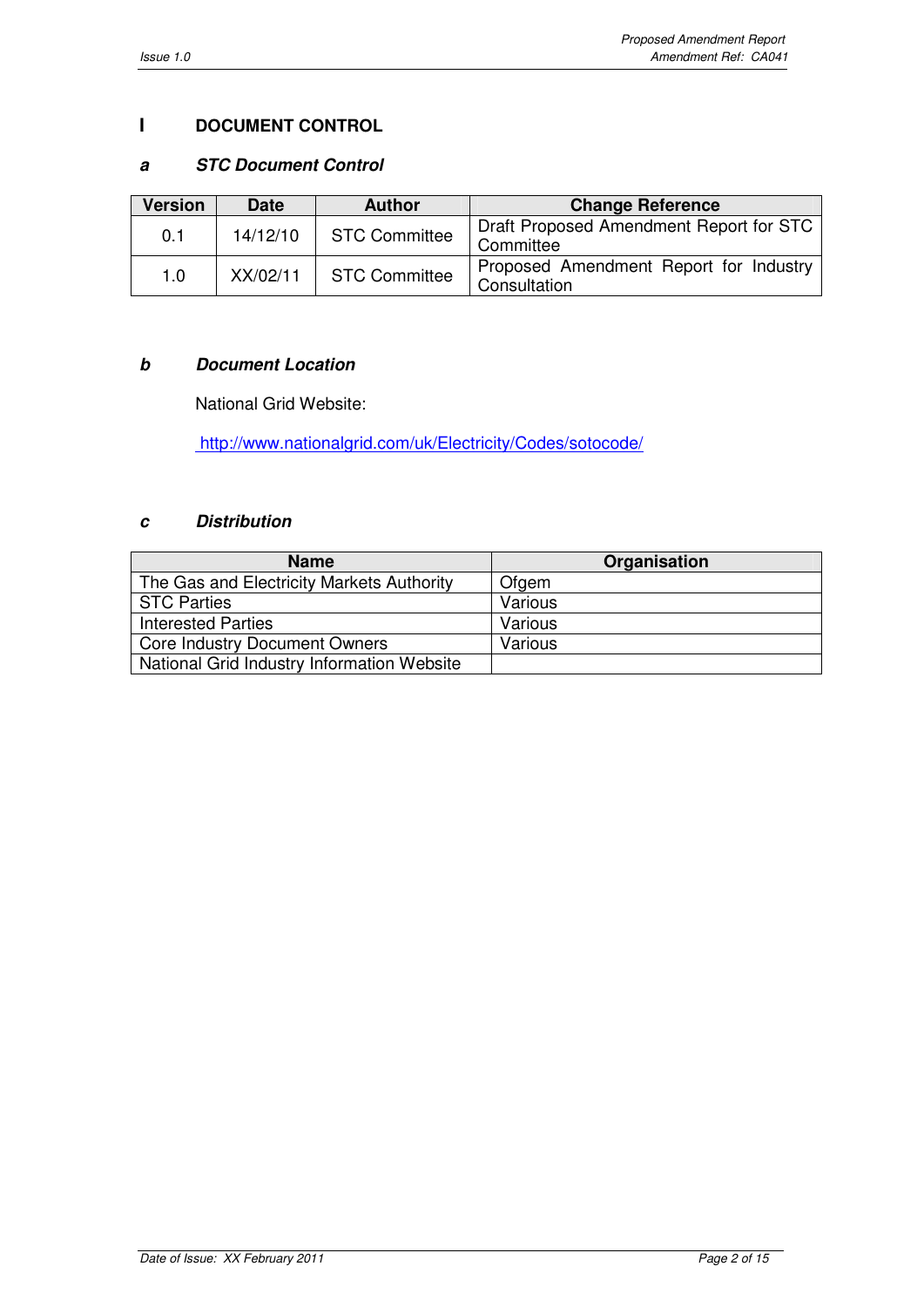# **II CONTENTS TABLE**

|      | $\overline{a}$ |                                                       |  |
|------|----------------|-------------------------------------------------------|--|
|      | h              |                                                       |  |
|      | $\overline{C}$ |                                                       |  |
| Ш    |                |                                                       |  |
| 1.0  |                |                                                       |  |
| 2.0  |                |                                                       |  |
| 3.0  |                |                                                       |  |
| 4.0  |                |                                                       |  |
| 5.0  |                |                                                       |  |
| 6.0  |                |                                                       |  |
| 7.0  |                |                                                       |  |
| 8.0  |                |                                                       |  |
| 9.0  |                |                                                       |  |
| 10.0 |                |                                                       |  |
| 11.0 |                |                                                       |  |
|      |                |                                                       |  |
|      |                |                                                       |  |
|      |                | ANNEX 3 - COPIES OF COMMENTS RECEIVED ON THE PROPOSED |  |
|      |                |                                                       |  |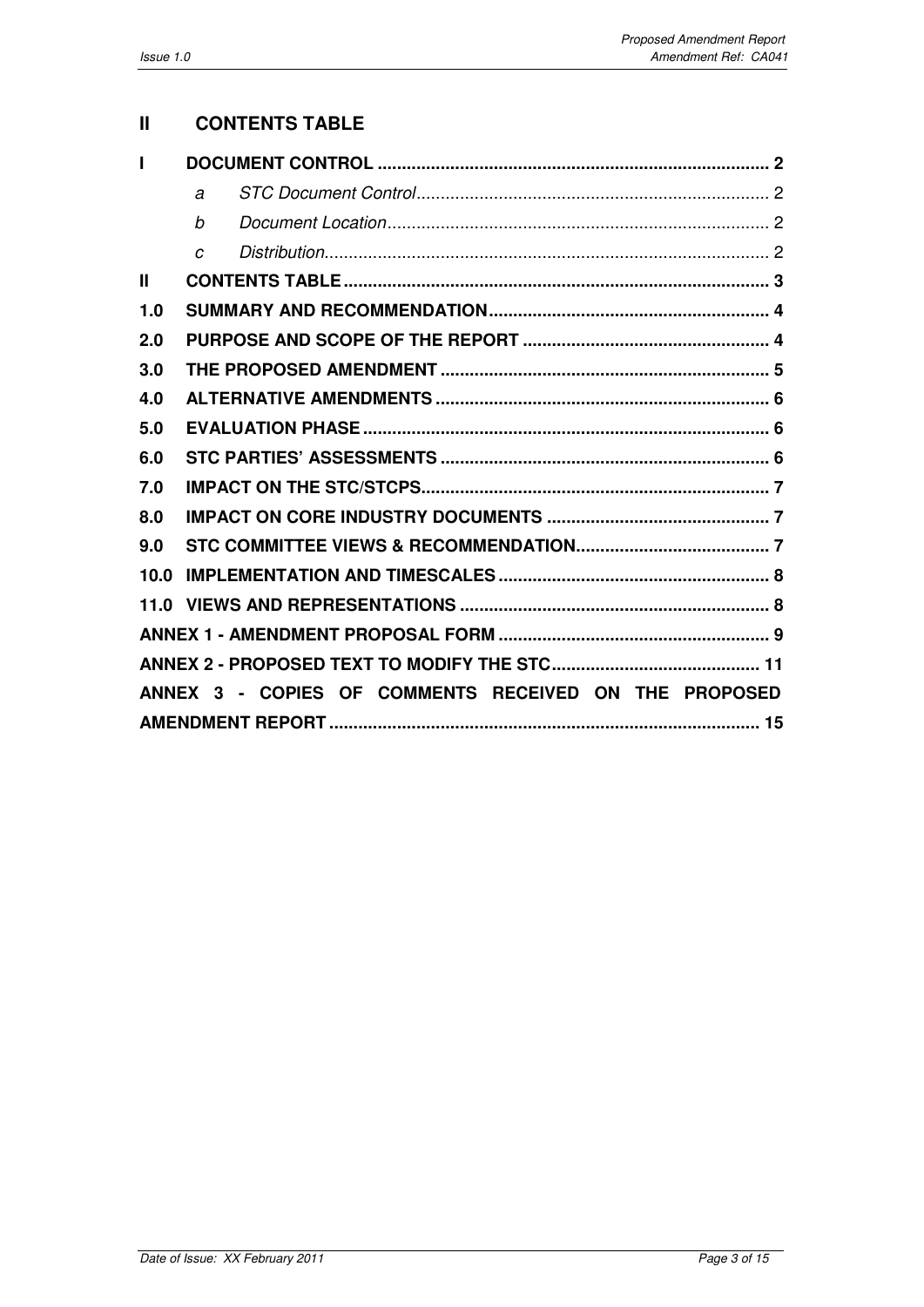$\overline{a}$ 

# **1.0 SUMMARY AND RECOMMENDATION**

- 1.1 CA041 seeks to include the requirement for a Transmission Owner (TO) to submit, to National Grid Electricity Transmission (NGET), a Transmission Owner Reinforcement Instruction (TORI) as part of the submission of their respective draft TO Construction Offer to NGET.
- 1.2 In parallel to CA041, STCP Amendment Proposal PA062 (STCP18-1 Amendment of process to include Connect and Manage arrangements<sup>1</sup> and Transmission Owner Reinforcement Instructions) has been raised which proposes to amend STCP18-1 such that the TO includes the submission of new TORIs, or confirmation that current TORIs are still valid, as part of their TO Construction Offer submission and the timescales associated with such submission. PA062 also proposes to include the requirement for submission of relevant Connect and Manage Derogation Reports as part of the TO Construction Offer submission to NGET. This STCP amendment proposal will follow the normal governance route for an STCP change and, whilst it is noted in Section 7 that CA041 impacts 18-1, PA062 will not be considered in the CA041 Proposed Amendment Report.
- 1.3 STC Amendment Proposal CA041 was proposed by NGET and submitted for consideration to the STC Committee meeting on 28<sup>th</sup> September 2010.
- 1.4 The STC Committee has discussed the Proposed Amendment CA041 and has agreed that no Evaluation Phase is required and, as such, agreed that it proceeds directly to the Assessment and Report Phase.

### **STC Committee Recommendation**

- 1.5 The STC Committee provisionally recommends that STC Amendment Proposal CA041 is approved for implementation.
- 1.6 Should the Authority approve STC Amendment Proposal CA041, it is provisionally recommended that the STC be modified 5 days after the Authority decision.

# **2.0 PURPOSE AND SCOPE OF THE REPORT**

- 2.1 This Proposed Amendment Report has been prepared and issued by the STC Committee under the rules and procedures specified in the System Operator – Transmission Owner Code (STC).
- 2.2 Further to the submission of Amendment Proposal CA041 (see Annex 1) this document is addressed and furnished to persons who have a relevant interest in the Proposed Amendment and invites views upon the Amendment Proposal CA041.
- 2.3 This document outlines the nature of the STC changes that are proposed. It incorporates the STC Parties' provisional recommendations to the Authority concerning the Amendment.

Date of Issue: XX February 2011 **Page 4 of 15** 1 A guidance document regarding Connect and Manage can be found at http://www.nationalgrid.com/NR/rdonlyres/01463C70-F178-4930-9A00- 780FE5330F2D/44836/CMversion20.pdf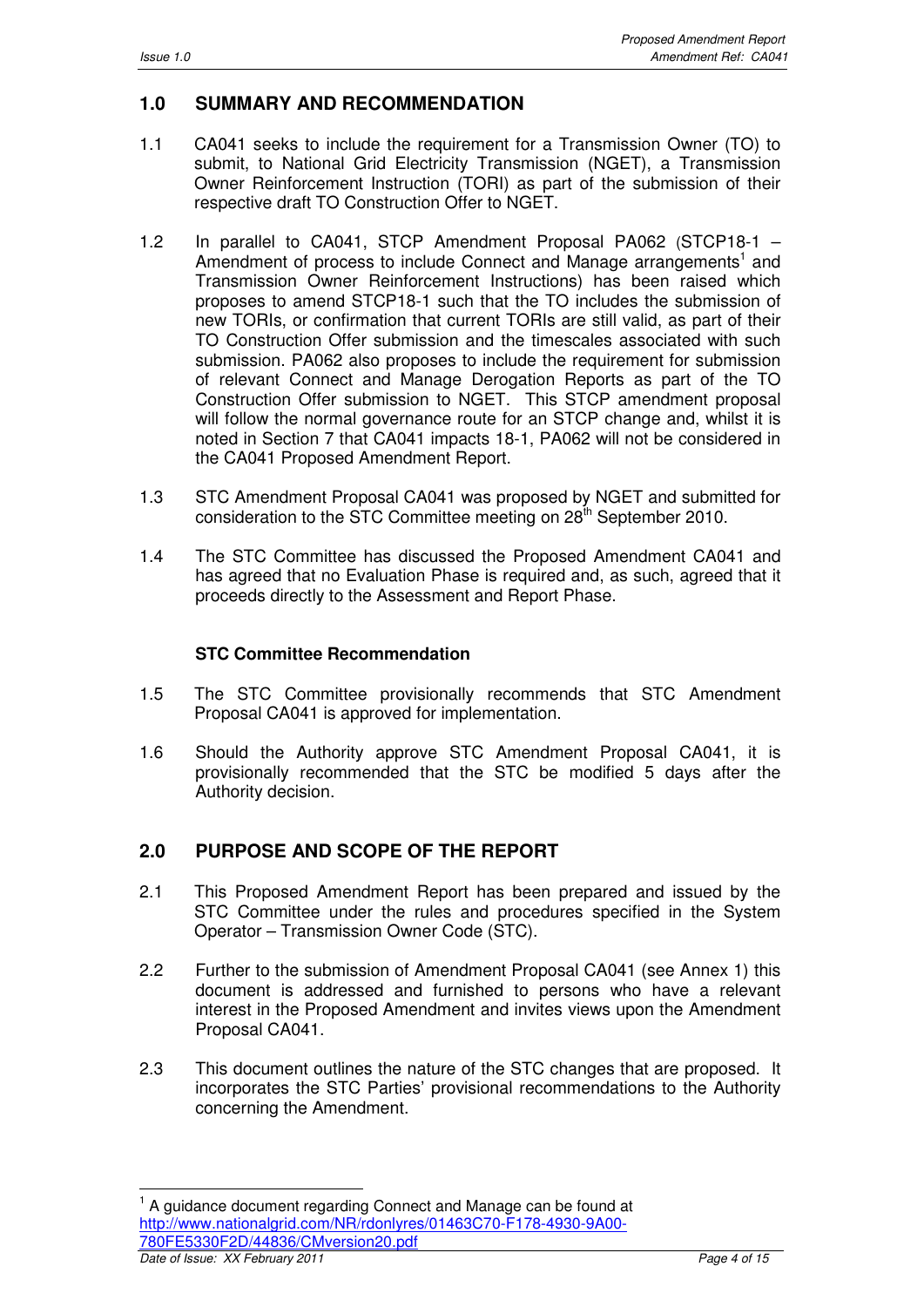2.4 This Proposed Amendment Report has been prepared in accordance with the terms of the STC. An electronic copy can be found on the National Grid website, at http://www.nationalgrid.com/uk/Electricity/Codes/sotocode/.

# **3.0 THE PROPOSED AMENDMENT**

#### **Background**

- 3.1 When a User wishes to connect to the National Electricity Transmission System (NETS) they make an application to NGET in accordance with the Connection and Use of System Code (CUSC). NGET then assess the application to ensure it is completed correctly. Utilising the information in the User Application, NGET produces the NGET Construction Application and distributes to each of the Affected Parties (Host TO and Affected TOs).
- 3.2 The Affected Parties then assess whether the NGET Construction Application is technically effective. A technically effective NGET Construction Application is where all the necessary technical data has been provided, such that the TO can undertake the necessary studies and assessment of the proposed connection from the User. If it is agreed that the NGET Construction Application is technically effective, and the application fee is paid, the Clock Start Date is set. From this point, NGET have 3 months to produce a Connection Offer for the User under Condition 8 of the NGET Transmission Licence.
- 3.3 During this 3 month process a number of tasks need to be carried out to prepare the Connection Offer for the Applicant. One of these tasks is for the Affected Parties' to submit their respective draft TO Construction Offers (excluding the charging information) to NGET within 2 months of the Clock Start Date. They are then required to submit their respective final TO Construction Offer to NGET within 2 months + 2 calendar weeks of the Clock Start Date.
- 3.4 When Affected Parties supply NGET with a TO Construction Offer, there are certain items that must be contained within it. The requirements of a TO Construction Offer are detailed in Schedule Eight of the STC. Under the current drafting of Schedule Eight, there is no requirement for a TO to submit Transmission Owner Reinforcement Instructions (TORIs) as part of their TO Construction Offer to NGET.
- 3.5 A TO Construction Offer will detail, amongst other information, the works required to connect the User to the NETS and the Transmission Reinforcement works required. The TO Construction Offer also references TORIs, separate documents, which set out the wider Transmission Reinforcement works required, together with construction programme dates and the Transmission System Outages required. For clarity, the detailed information contained in a TORI is not included in the TO Construction Offer but the TORI names and references of the required wider Transmission Reinforcements are included.

#### **Proposal**

3.6 The Amendment Proposal CA041 was raised by NGET to place obligations on TOs to submit to NGET the latest TORIs along with their TO Construction Offer, or confirmation that the current TORIs remain unchanged, in relation to a User Application. The information contained in the TORI will assist NGET to incorporate the correct information into the relevant User Connection Offer.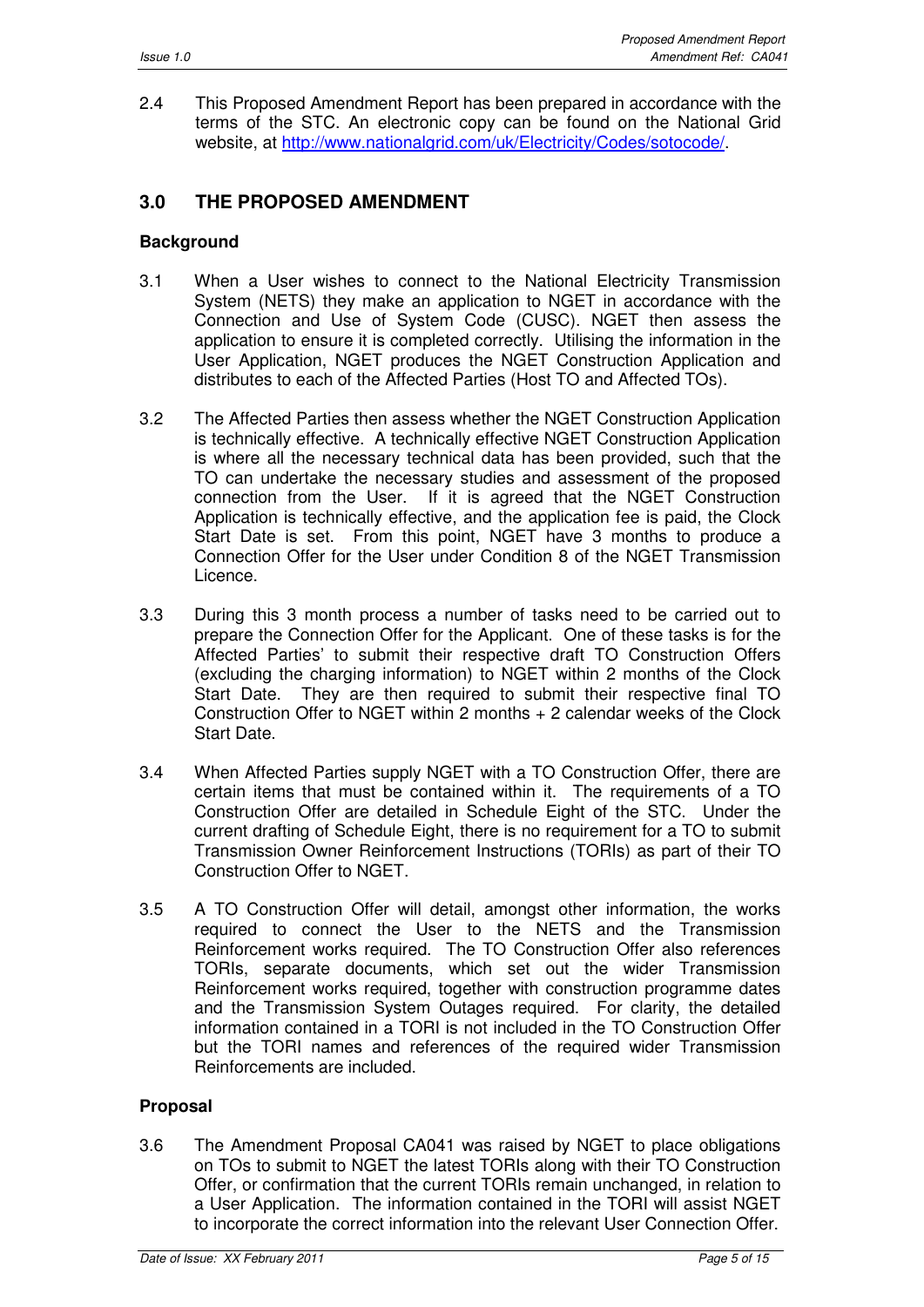3.7 To bring this obligation into effect, amendments will be required to Schedule Eight and Section J of the STC. Schedule Eight, 'TO Construction Offer', describes the requirements of a TO Construction Offer, which currently does not include the requirement to provide related TORIs. Section J, 'Interpretations and Definitions', will be amended to include a definition for a TORI.

# **4.0 ALTERNATIVE AMENDMENTS**

4.1 No Alternative Amendments to CA041 were submitted.

# **5.0 EVALUATION PHASE**

5.1 The STC Committee considered that whilst CA041 will have an impact on Transmission Owners in terms of what is required within a TO Construction Offer, the impact was manageable. The proposed amendments to the STC are straightforward and it was not felt that further evaluation against the STC objectives would be necessary or raise any issues that would not be highlighted in the Assessment and Report Phase.

# **6.0 STC PARTIES' ASSESSMENTS**

6.1 This section contains a summary of the views and representations made by STC Parties during the Assessment Phase in respect of the Proposed Amendments, in accordance with Section B, Paragraph 7.2.5.2 of the STC.

### **National Grid View**

- 6.2 National Grid is supportive of Amendment Proposal CA041, and has carried out an Assessment of the Proposed Amendment.
- 6.3 The implementation of CA041 would not have any physical impact on National Grid's Transmission System or require changes to the IS Systems. No additional works or monies would be required to implement the proposed change.

### **Scottish Hydro-Electric Transmission Limited (SHETL) View**

- 6.4 Scottish Hydro-Electric Transmission Limited (SHETL) is supportive of Amendment Proposal CA041 and has carried out an assessment of the Proposed Amendment.
- 6.5 The implementation of CA041 would not have any physical impact on SHETL System(s) or require changes to the IS Systems. No additional works or monies would be required to implement the proposed change.

#### **SP Transmission Limited (SPT) View**

- 6.6 SP Transmission Limited (SPT) is supportive of Amendment Proposal CA041 and has completed an assessment of the Proposed Amendment.
- 6.7 The implementation of CA041 would not have any physical impact on SPT System(s) or require changes to the IS Systems. No additional works or monies would be required to implement the proposed change.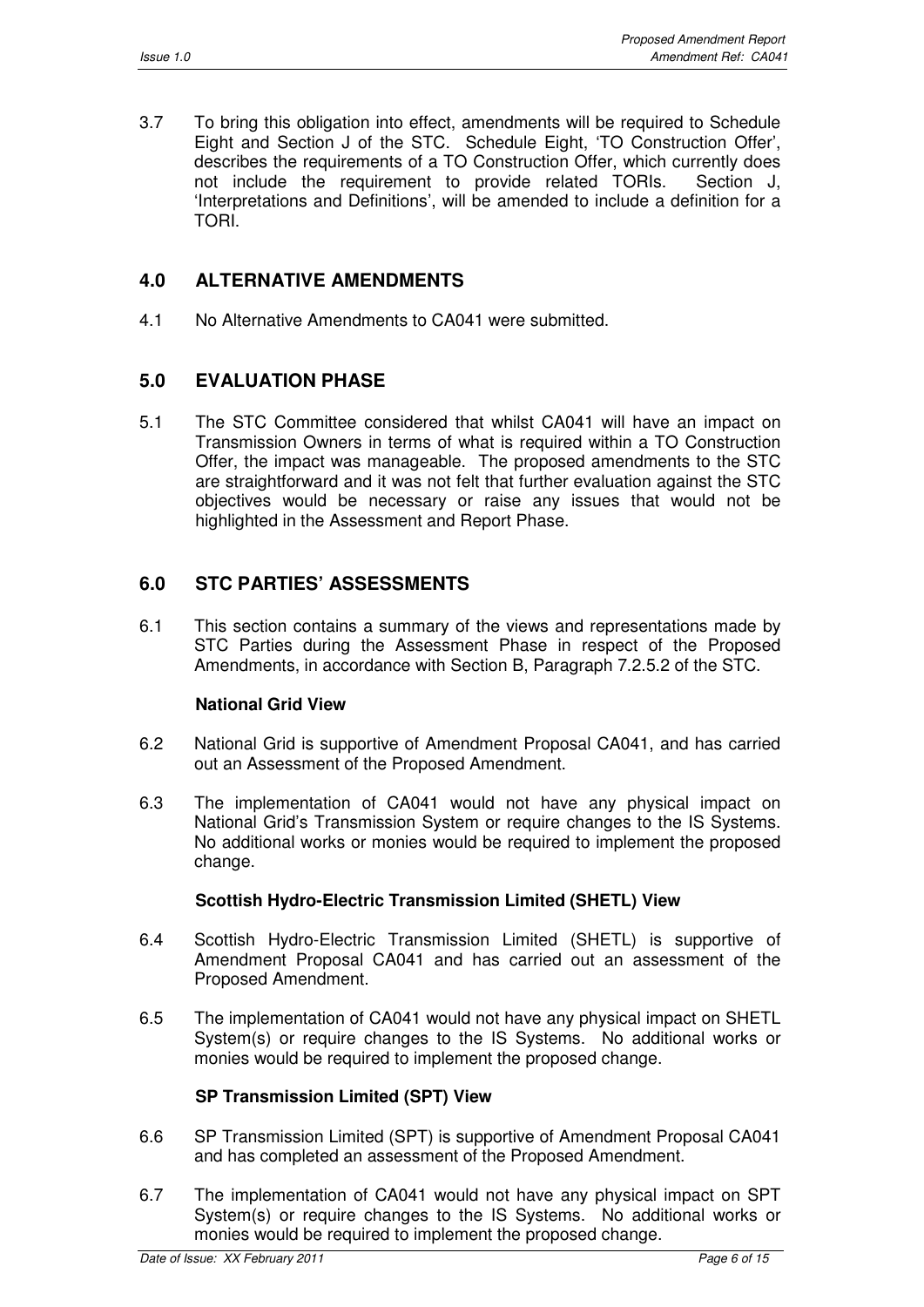### **Offshore Transmission Owners (OFTOs) View**

6.8 To be completed

# **7.0 IMPACT ON THE STC/STCPs**

- 7.1 Schedule Eight, 'TO Construction Offer', paragraph 1.1.3 will require amending to include the requirement of a TORI being part of a TO Construction Offer submission.
- 7.2 Section J, 'Interpretations and Definitions', will require amending to include a new definition of a Transmission Owner Reinforcement Instruction.
- 7.3 STCP Amendment Proposal PA062 (STCP18-1 Amendment of process to include Connect and Manage arrangements and Transmission Owner Reinforcement Instructions) has been raised which proposes to amend STCP18-1 such that the TO includes the submission of new TORIs, or confirmation that current TORIs are still valid, as part of their TO Construction Offer submission and the timescales associated with such submission. This STCP amendment proposal will follow the normal governance route for an STCP amendment.
- 7.4 The text required to give effect to the Proposed Amendment is attached in Annex 2.

## **8.0 IMPACT ON CORE INDUSTRY DOCUMENTS**

8.1 The Proposed Amendment would have no impact on Core Industry Documents or Industry documentation or require any changes to computer systems established under Core Industry Documents.

### **9.0 STC COMMITTEE VIEWS & RECOMMENDATION**

- 9.1 The STC Committee believes that amendment of the STC on the basis of CA041 would better facilitate achievement of the following applicable STC objectives detailed below:
	- (a) efficient discharge of the obligations imposed upon transmission licensees by transmission licences and the Act;

The submission of TORIs, as part of the TO Construction Offer, will assist NGET to incorporate the correct information into the relevant User Connection Offer in a timely manner to adhere to the 3 month requirement set out in the Transmission Licence.

(b) development, maintenance and operation of an efficient, economical coordinated system of electricity transmission;

 More timely and detailed information, through TORI submissions, will support the process of developing the National Electricity Transmission System (NETS) and the development of User Offers within the Transmission Licence timescales of 3 months.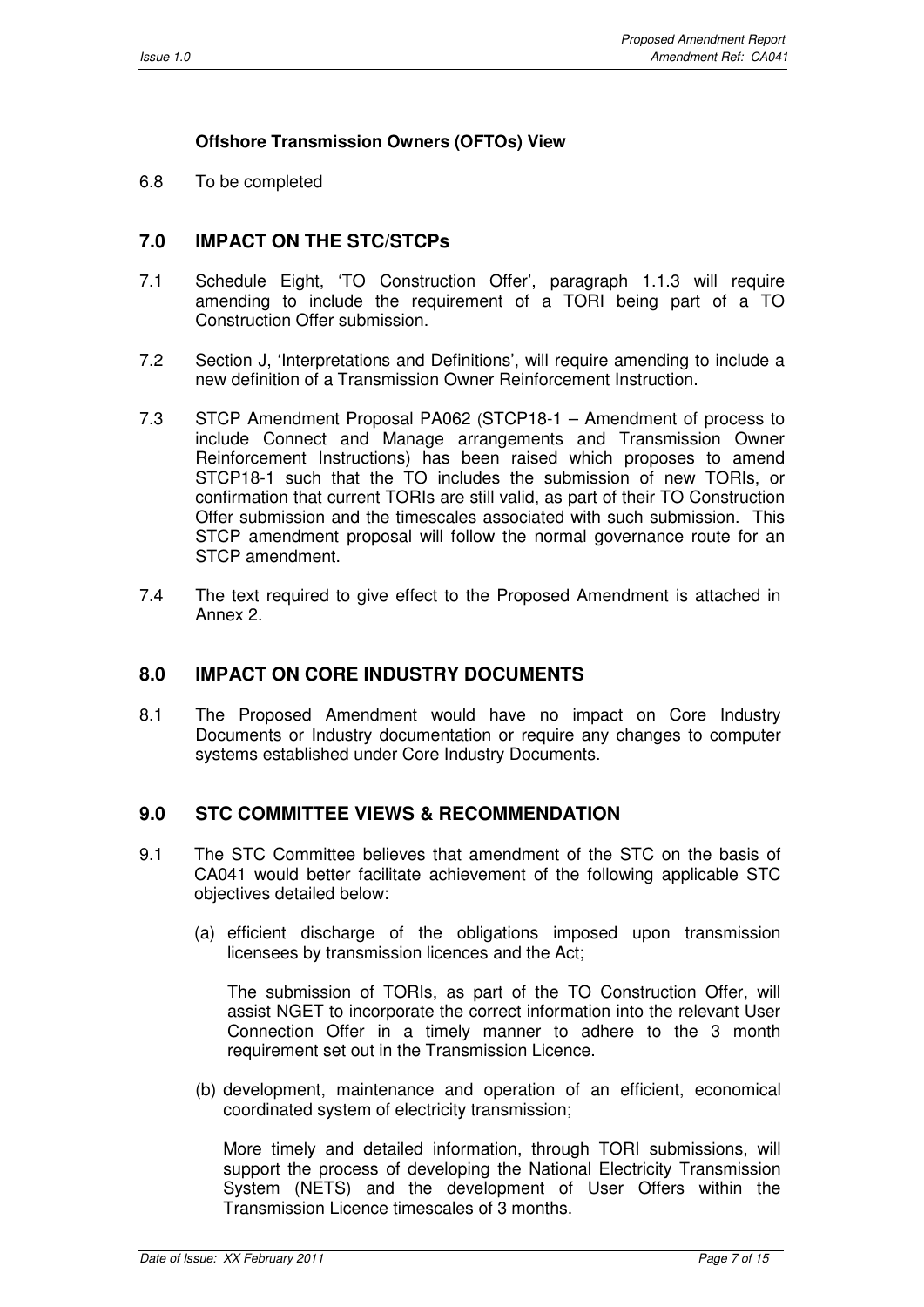- 9.2 In the reasoned opinion of the STC Committee that this Proposed Amendment would not have a quantifiable effect on greenhouse gas emissions. Therefore, no assessment in accordance with the current guidance on the treatment of carbon costs and evaluation of the greenhouse gas emissions as may be issued by the Authority from time to time, is required.
- 9.3 The STC Committee therefore provisionally recommends that the Authority should approve Amendment Proposal CA041 for implementation.

### **10.0 IMPLEMENTATION AND TIMESCALES**

10.1 Should the Authority approve Amendment Proposals CA041, it is recommended that the STC be modified 5 business days after the Authority's decision.

#### **11.0 VIEWS AND REPRESENTATIONS**

- 11.1 Views are invited from Industry parties upon the Proposed Amendment contained within this Proposed Amendment Report.
- 11.2 Any representations received will be summarised in Section 11 of the Amendment Report submitted to the Authority, and will be reproduced in Annex 3.

| <b>Reference</b> | Company | <b>Summary of Comments</b> |
|------------------|---------|----------------------------|
| CA041-AR-01      |         |                            |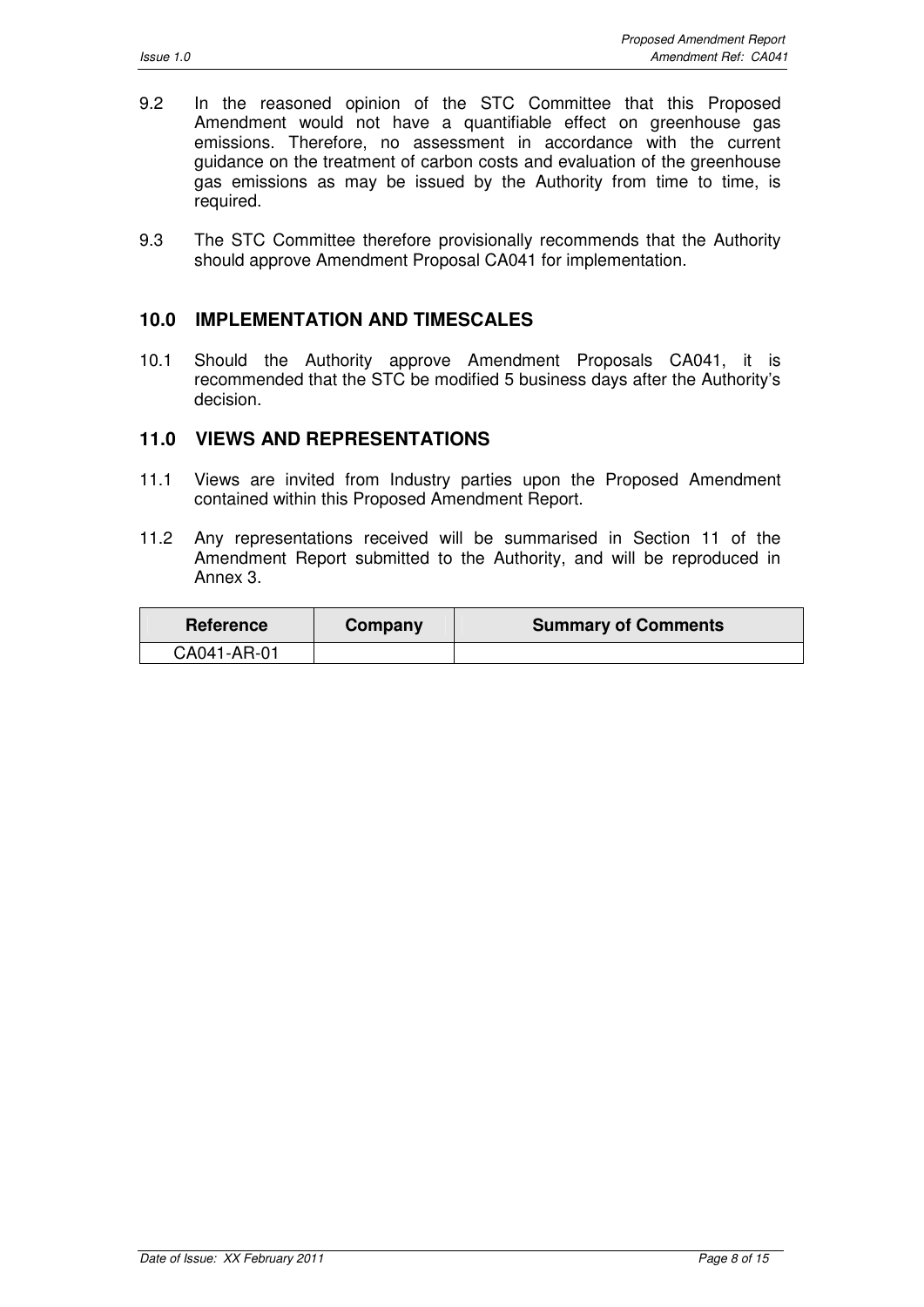# **ANNEX 1 - AMENDMENT PROPOSAL FORM**

# **STC Amendment Proposal Form**

#### **CA041**

#### **Title of Amendment Proposal** 1.

Inclusion of Transmission Owner Reinforcement Instructions in Transmission Owner Construction Offer and Definition Amendments.

#### 2. Description of the Proposed Amendment

It is proposed to amend Schedule Eight - 'TO Construction Offer' of the STC such that a Transmission Owner submits to NGET the latest Transmission Owner Reinforcement Instruction (TORI) or confirmation that the current TORI remains unchanged with the Transmission Owner Construction Offer (TOCO).

Submission of the TORI will assist NGET to incorporate the correct information into the relevant User Connection Offer in accordance with the CUSC.

It is also proposed to amend Section J 'Interpretation and Definitions' within the STC such that a TORI is defined

#### 3. Description of Issue or Defect that Proposed Amendment seeks to Address

Under Schedule Eight of the STC, following submission by NGET of a NGET Application to a Transmission Owner (TO), the TO submits to NGET a TOCO. The TOCO must contain a number of different items, listed in Schedule Eight but currently does not list the requirement of a TORI.

#### 4. Impact on the STC

- Schedule Eight 'TO Construction Offer' will require amending to include the requirement of a TORI being part of a TOCO submission; and
- Section J 'Interpretations and Definitions' will require amending to include a new definition of a Transmission Owner Reinforcement Instruction.

### 5. Impact on other frameworks e.g. CUSC, BSC

• None

6. Impact on Core Industry Documentation

None

#### 7. Impact on Computer Systems and Processes used by STC Parties

None

#### 8. Details of any Related Modifications to Other Industry Codes

None

#### 9. Justification for Proposed Amendment with Reference to Applicable STC Objectives

Amending the STC as described above will adhere to the mandatory requirements imposed under the new licence modifications and therefore justifies this proposal.

Amending the STC in this manner would mean that the following objectives are better facilitated: (a) efficient discharge of the obligations imposed upon transmission licensees by transmission licences and the Act; and

(b) development, maintenance and operation of an efficient, economical and co-ordinated system of electricity transmission: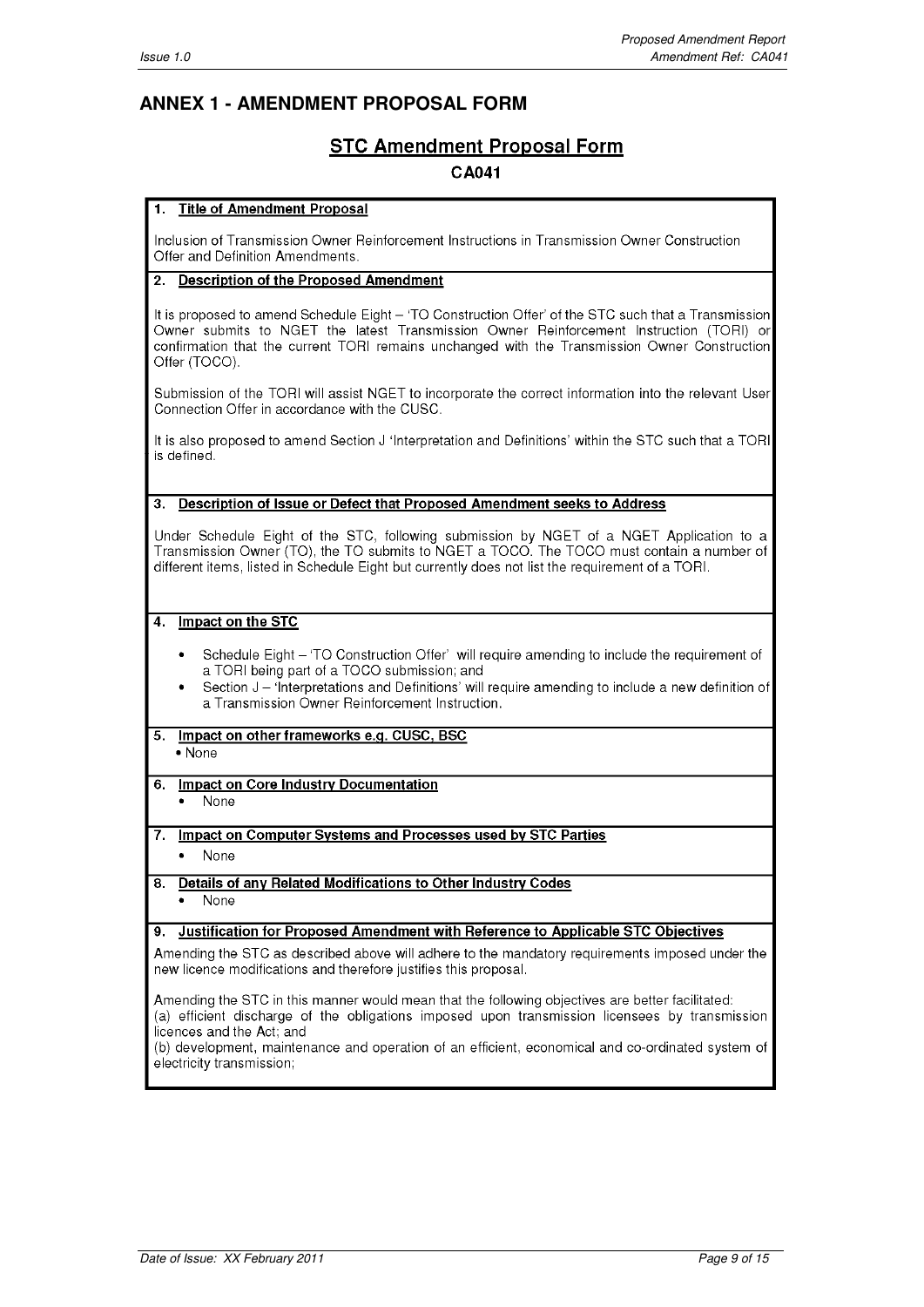| <b>Details of Proposer</b><br>Organisation's Name                                                                                                                        | National Grid Electricity Transmission plc                                                                    |  |
|--------------------------------------------------------------------------------------------------------------------------------------------------------------------------|---------------------------------------------------------------------------------------------------------------|--|
| <b>Capacity in which the Amendment is</b><br>being proposed<br>(i.e. STC Party or other Party as<br>designated by the Authority pursuant to<br>STC section B7.2.2.1 (b)) | STC Party                                                                                                     |  |
| <b>Details of Proposer's Representative</b><br>Name<br>Organisation<br>Telephone Number<br>Email Address                                                                 | Bec Thornton<br>National Grid Electricity Transmission plc<br>01926 656386<br>Bec. Thornton@uk.ngrid.com      |  |
| <b>Details of Representative's Alternate</b><br>Name<br>Organisation<br>Telephone Number<br>Email Address                                                                | Kathyrn Sorrell<br>National Grid Electricity Transmission plc<br>01189 363161<br>kathryn.sorrell@uk.ngrid.com |  |
| Attachments (Yes/No): Yes                                                                                                                                                |                                                                                                               |  |
| Appendix 1 – Proposed Legal Text                                                                                                                                         |                                                                                                               |  |

#### Notes:

- 1. Those wishing to propose an Amendment to the STC should do so by filling in this "Amendment Proposal Form" that is based on the provisions contained in Section 7.2 of the STC.
- 2. The Committee Secretary will check that the form has been completed, in accordance with the requirements of the STC, prior to submitting it to the Committee. If the Committee Secretary accepts the Amendment Proposal form as complete, then she/he will write back to the Proposer informing them of the reference number for the Amendment Proposal and the date on which the Committee will consider the Proposal. If, in the opinion of the Committee Secretary, the form fails to provide the information required in the STC, then he/she may reject the Proposal. The Committee Secretary will inform the Proposer of the rejection and report the matter to the Committee at their next meeting. The Committee can reverse the Committee Secretary's decision and if this happens the Committee Secretary will inform the Proposer.

The completed form should be returned to:

Kabir Ali **STC Committee Secretary** Regulatory Frameworks National Grid Company plc National Grid House Warwick Technology Park **Gallows Hill** Warwick, CV34 6DA

Or via e-mail to: Kabir.ali@uk.ngrid.com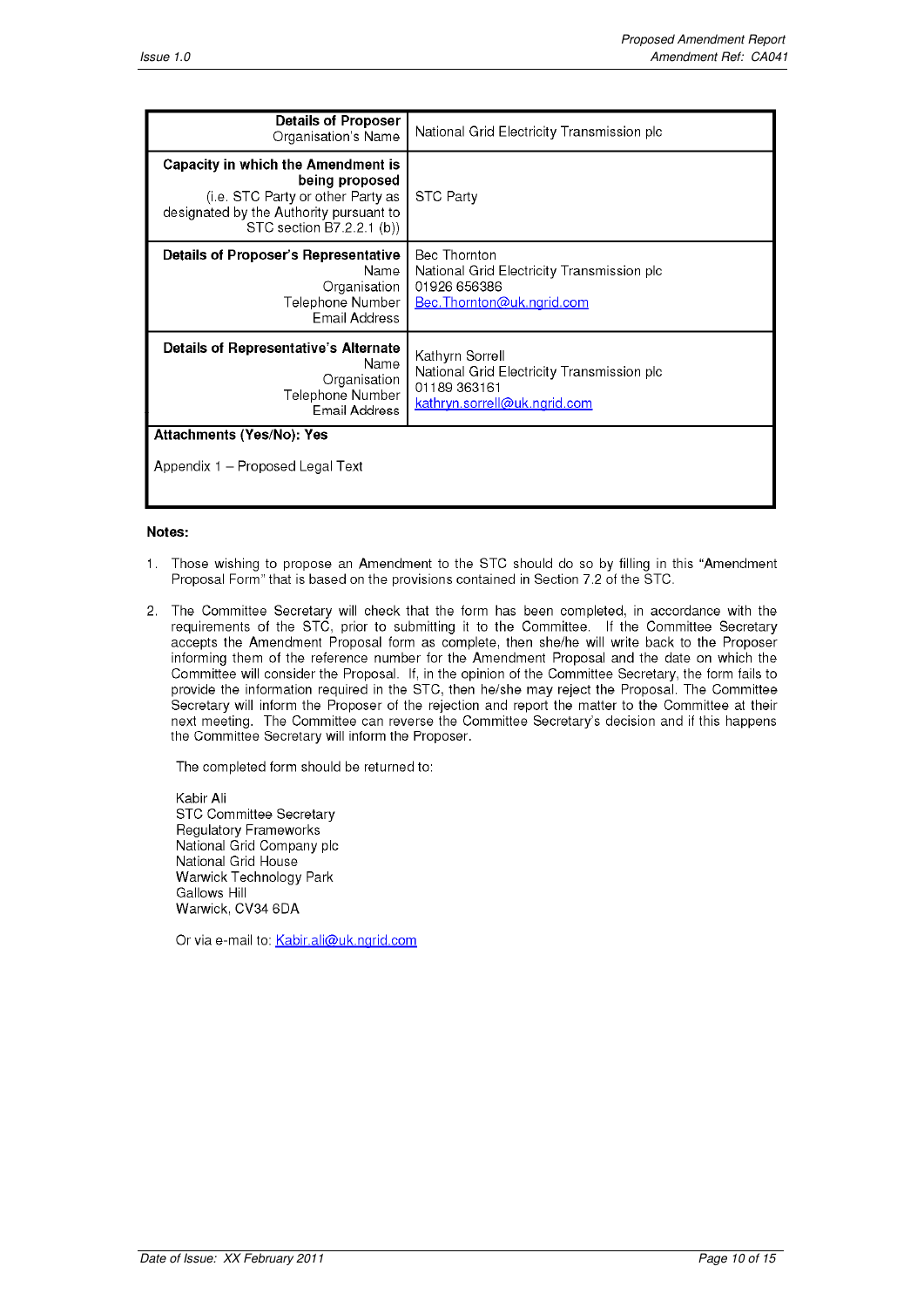# **ANNEX 2 - PROPOSED TEXT TO MODIFY THE STC**

The proposed changes to Schedule Eight and Section J are shown red text.

#### **SCHEDULE EIGHT**

#### **TO CONSTRUCTION OFFER**

#### $\mathbf{1}$ . **Requirements of a TO Construction Offer**

- Unless otherwise agreed with NGET, a TO Construction Offer shall be signed by the  $1.1$ Transmission Owner and shall include the information set out in Transmission Licence Condition D4A or E17 as appropriate and, to the extent that such information does not otherwise require it, shall also include the following:
	- $1.1.1$ a description of any Change(s) to its Transmission System required to give effect to the Construction Project;
	- $1.1.2$ a description of any associated variation in the Transmission Services to be provided to NGET under Section C, Part One, paragraph 2.1 and including (where appropriate) any new or revised Normal Capability Limits that will apply;
	- $1.1.3$ a contract (a "TO Construction Agreement") for the construction of those Changes to its Transmission System described in paragraph 1.1.1, which is capable of being entered into by NGET and which binds NGET upon signature, and which shall contain the following:
		- 1.1.3.1 commercial terms in, or substantially in, the form set out in Schedule Nine;
		- 1.1.3.2 a description (in the form of Appendices) of any of the following types of works required to be undertaken by the Transmission Owner to give effect to the Construction Project:
			- **Transmission Connection Asset Works:**  $(a)$
			- $(b)$ Transmission Reinforcement Works;
			- $(c)$ Seven Year Statement Works:
			- One Off Works:  $(d)$
			- $(e)$ Transmission Interface Asset Works;
			- Embedded Transmission Interface Asset Works; and  $(f)$
			- such additional works as are required in order to comply with any  $(g)$ relevant Consents in relation to any of the works in  $(a) - (f)$ above,

(referred to together as the "Transmission Construction Works")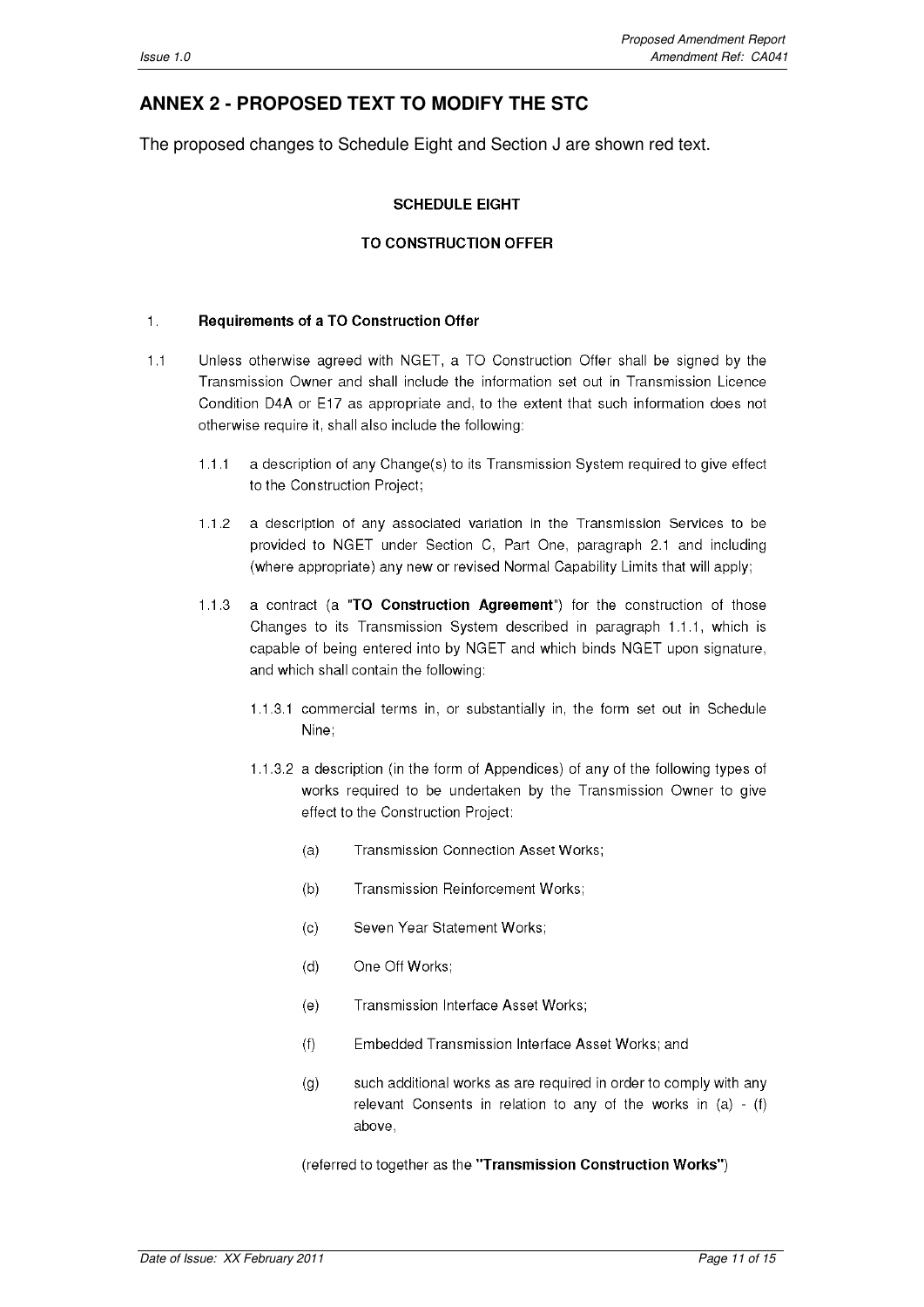- 1.1.3.3 Appendices setting out any User Works and Third Party Works, respectively, associated with the Construction Project;
- 1.1.3.4 an Appendix setting out the TO Construction Programme, including the date on which the Transmission Construction Works shall be completed;
- 1.1.3.5 the Independent Engineer for the purposes of the TO Construction Agreement;
- 1.1.3.6 the date by which NGET, the Transmission Owner or the User shall have commenced, or shall be ready to commence, the Commissioning Programme;
- 1.1.3.7 the Completion Date:
- 1.1.3.8 copies of associated **Transmission** Owner **Reinforcement** Instructions or confirmation that current associated Transmission Owner Reinforcement Instructions remain unchanged; and
- 1.1.3.9 such other terms as are or may be appropriate for the purpose of the TO Construction Agreement (including, without limitation, any Liquidated Damages).
- $1.1.4$ the likely material effect of Transmission Construction Works on other third parties (not including the User to whose User Application the TO Construction Offer relates);
- $1.1.5$ any Outage(s) forming part of or otherwise associated with the Transmission **Construction Works:**
- a description of any assumptions, technical limitations or works of other Parties  $1.1.6$ which the TO Construction Offer is based upon and which are likely to be associated with the provision of Transmission Services at the Connection Site. New Connection Site. Transmission Interface Site or New Transmission Interface Site, Embedded Transmission Interface Site or New Embedded Transmission Interface Site or otherwise in relation to the construction of the relevant parts of the Construction Project including (without limitation) any SYS Works proposed for another Party's Transmission System which are required to be undertaken in order for the Transmission Owner to give effect to the TO Construction Offer;
- $1.1.7$ a description of any technical design or operational criteria which the Transmission Owner reasonably considers User or Transmission Owner Equipment would be required to meet in order for such Transmission Owner to comply with Standard Condition D3 or Standard Condition E16 of its Transmission Licence as applicable.
- $1.2$ In the case of a TO Construction Offer in relation to a New Connection, such TO Construction Offer may contain some or all of the following conditions: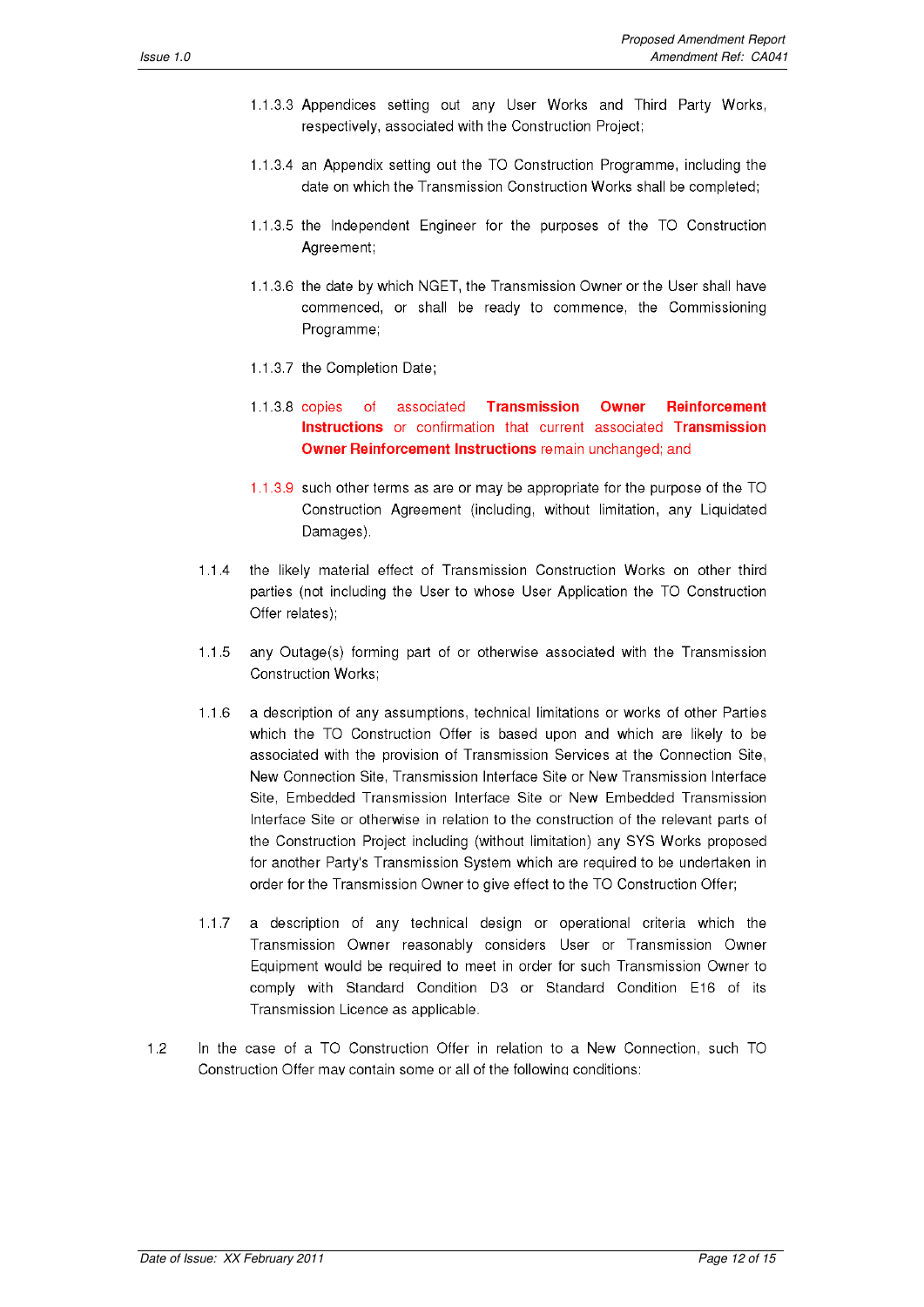- That NGET shall procure that the User enters into an Interface Agreement with  $1.2.1$ the Transmission Owner covering the New Connection Site in a form to be agreed between the Transmission Owner and User but substantially in the form set out in Schedule O of the CUSC.
- $1.2.2$ That the New Connection Site is not a nominated site under the "NAECI" (the National Agreement for the Engineering Construction Industry) conditions and will not become one and any agreement for this site will be conditional upon this.

#### $1.3$ **Connect and Manage Arrangements**

Where NGET has applied to the Onshore Transmission Owner on the basis of the Connect and Manage Arrangements the following is also required.

- $131$ confirmation that the TO Construction Offer is made on the basis of the Connect and Manage Arrangements;
- $1.3.2$ the Transmission Reinforcement Works referred to at paragraph 1.1.3.2(b) shall be divided and categorised into those works which are the Enabling Works and those works which are the Wider Transmission **Reinforcement Works:**
- $1.3.3$ the references to Transmission Construction Works in the terms and conditions at Schedule 9 and for the purposes of the Commissioning Programme referred to at paragraph 1.1.3.6 and the Construction Programme referred to at paragraph 1.1.3.4 shall all be by reference to the Transmission Construction Works excluding the Wider Transmission Reinforcement Works and Seven Year Statement Works;
- $1.3.4$ confirmation that a Connect and Manage Derogation is or is not required in respect of any Wider Transmission Reinforcement Works based on whether or not connection and/or use of system on completion of the Enabling Works but in advance of any identified Wider Transmission Reinforcement Works does not comply with the NETS SQSS,
- $1.3.5$ if a Connect and Manage Derogation is required, the TO Construction Offer shall also include as part of it the Connect and Manage Derogation Report which will justify the need for and scope of any Connect and Manage Derogation by reference to the Connect and Manage Derogation Criteria.
- $1.4$ A TO Construction Offer shall remain open for acceptance by NGET according to the terms of Section D, Part Two, paragraph 5 of the Code.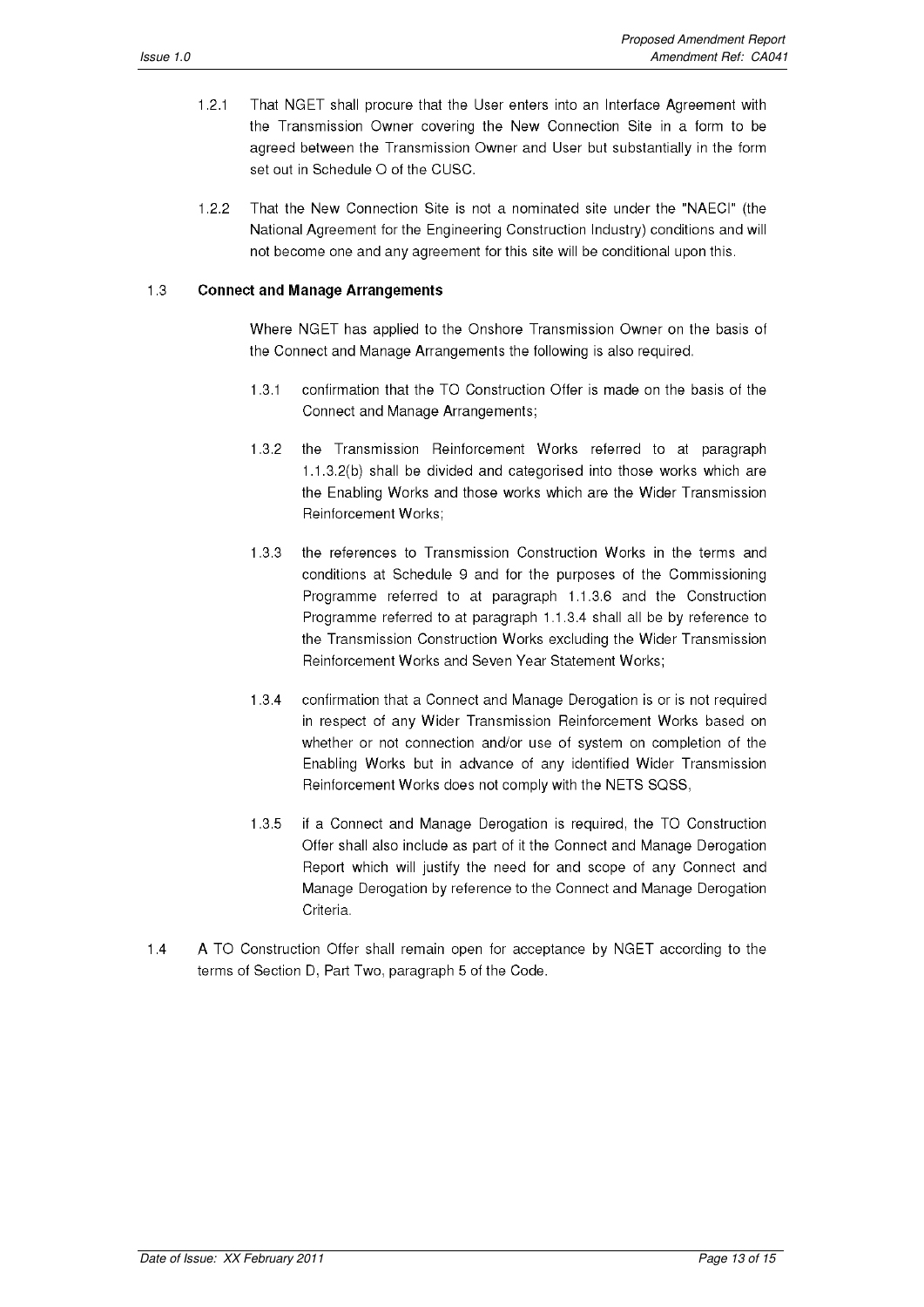#### The following amendments shall be made to Section J of the STC

Addition of the following definition:

**"Transmission Owner Reinforcement Instruction(s)"** 

as provided by a Transmission Owner in relation to a Construction Project, or part of a Construction Project, and both referenced in the relevant TO Construction Agreement and provided to NGET as part of the relevant TO Construction Agreement;